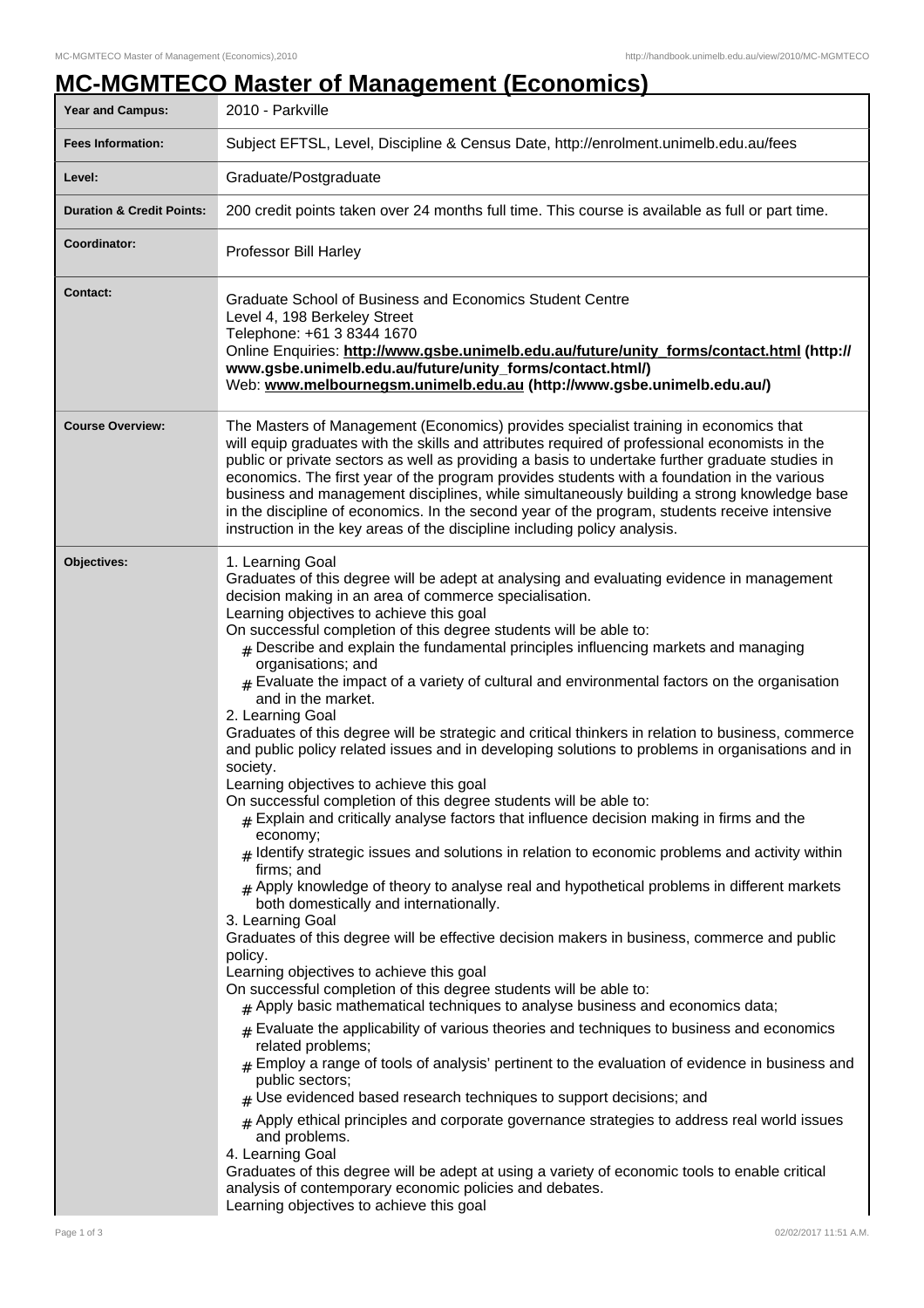| <b>Course Structure &amp;</b><br><b>Available Subjects:</b> | On successful completion of this degree students will be able to:<br>$#$ Use quantitative methods to aid decision making;<br>$#$ Develop analytical skills routinely used by practicing economists to examine economics<br>topics of contemporary importance;<br>$#$ Discuss economic issues related to the labour, product, finance and foreign exchange<br>markets as well as the role of government in economic policy;<br>Analyse strategic behaviour and interactions of economic agents;<br>Solve macro and micro economic problems using dynamic models;<br>#<br>Apply advanced microeconomics to Australian policy analysis and debates; and<br>Use the general equilibrium approach to the modelling the macro economy.<br>#<br>The Master of Management (Economics) consists of 16 semester-length subjects comprising<br>four foundation subjects to be taken in the first semester of study, eight compulsory subjects,<br>and four free electives to be taken from the Master of Management elective subject listing. |                                   |                          |  |  |
|-------------------------------------------------------------|------------------------------------------------------------------------------------------------------------------------------------------------------------------------------------------------------------------------------------------------------------------------------------------------------------------------------------------------------------------------------------------------------------------------------------------------------------------------------------------------------------------------------------------------------------------------------------------------------------------------------------------------------------------------------------------------------------------------------------------------------------------------------------------------------------------------------------------------------------------------------------------------------------------------------------------------------------------------------------------------------------------------------------|-----------------------------------|--------------------------|--|--|
| <b>Subject Options:</b>                                     | Four foundation subjects:                                                                                                                                                                                                                                                                                                                                                                                                                                                                                                                                                                                                                                                                                                                                                                                                                                                                                                                                                                                                          |                                   |                          |  |  |
|                                                             | <b>Subject</b>                                                                                                                                                                                                                                                                                                                                                                                                                                                                                                                                                                                                                                                                                                                                                                                                                                                                                                                                                                                                                     | <b>Study Period Commencement:</b> | <b>Credit</b><br>Points: |  |  |
|                                                             | ECON90015 Managerial Economics                                                                                                                                                                                                                                                                                                                                                                                                                                                                                                                                                                                                                                                                                                                                                                                                                                                                                                                                                                                                     | Semester 1, Semester 2            | 12.50                    |  |  |
|                                                             | <b>ECOM90009 Quantitative Methods for Business</b>                                                                                                                                                                                                                                                                                                                                                                                                                                                                                                                                                                                                                                                                                                                                                                                                                                                                                                                                                                                 | Semester 1, Semester 2            | 12.50                    |  |  |
|                                                             | MGMT90110 Organisational Fundamentals                                                                                                                                                                                                                                                                                                                                                                                                                                                                                                                                                                                                                                                                                                                                                                                                                                                                                                                                                                                              | Semester 1, Semester 2            | 12.50                    |  |  |
|                                                             | FNCE90055 Financial Decision Making                                                                                                                                                                                                                                                                                                                                                                                                                                                                                                                                                                                                                                                                                                                                                                                                                                                                                                                                                                                                | Semester 1, Semester 2            | 12.50                    |  |  |
|                                                             | <b>Eight compulsory subjects:</b>                                                                                                                                                                                                                                                                                                                                                                                                                                                                                                                                                                                                                                                                                                                                                                                                                                                                                                                                                                                                  |                                   |                          |  |  |
|                                                             | <b>Subject</b>                                                                                                                                                                                                                                                                                                                                                                                                                                                                                                                                                                                                                                                                                                                                                                                                                                                                                                                                                                                                                     | <b>Study Period Commencement:</b> | <b>Credit</b><br>Points: |  |  |
|                                                             | ECON90032 Macroeconomics for Managers                                                                                                                                                                                                                                                                                                                                                                                                                                                                                                                                                                                                                                                                                                                                                                                                                                                                                                                                                                                              | Semester 1, Semester 2            | 12.50                    |  |  |
|                                                             | ECON90045 Microeconomics 2                                                                                                                                                                                                                                                                                                                                                                                                                                                                                                                                                                                                                                                                                                                                                                                                                                                                                                                                                                                                         | Semester 2                        | 12.50                    |  |  |
|                                                             | ECON90046 Microeconomics 3                                                                                                                                                                                                                                                                                                                                                                                                                                                                                                                                                                                                                                                                                                                                                                                                                                                                                                                                                                                                         | Semester 1                        | 12.50                    |  |  |
|                                                             | ECON90047 Macroeconomics 2                                                                                                                                                                                                                                                                                                                                                                                                                                                                                                                                                                                                                                                                                                                                                                                                                                                                                                                                                                                                         | Semester 1                        | 12.50                    |  |  |
|                                                             | ECON90048 Macroeconomics 3                                                                                                                                                                                                                                                                                                                                                                                                                                                                                                                                                                                                                                                                                                                                                                                                                                                                                                                                                                                                         | Semester 2                        | 12.50                    |  |  |
|                                                             | ECON90049 Quantitative Decision Making 2                                                                                                                                                                                                                                                                                                                                                                                                                                                                                                                                                                                                                                                                                                                                                                                                                                                                                                                                                                                           | Semester 2                        | 12.50                    |  |  |
|                                                             | ECON90050 Quantitative Decision Making 3                                                                                                                                                                                                                                                                                                                                                                                                                                                                                                                                                                                                                                                                                                                                                                                                                                                                                                                                                                                           | Semester 1                        | 12.50                    |  |  |
|                                                             | ECON90051 Advanced Policy Analysis                                                                                                                                                                                                                                                                                                                                                                                                                                                                                                                                                                                                                                                                                                                                                                                                                                                                                                                                                                                                 | Semester 1                        | 12.50                    |  |  |
|                                                             | <b>Please Note:</b>                                                                                                                                                                                                                                                                                                                                                                                                                                                                                                                                                                                                                                                                                                                                                                                                                                                                                                                                                                                                                |                                   |                          |  |  |
|                                                             | Students should be aware that some compulsory economics subjects will only be<br>offered once per year. Students will need to ensure that their study plan reflects the<br>timetabling of subjects. If students should fail a compulsory subject, they may not be<br>able to complete their program by the expected completion date for their degree.<br><b>Four electives:</b><br>Four free electives to be taken from the Master of Management elective subject listing.                                                                                                                                                                                                                                                                                                                                                                                                                                                                                                                                                         |                                   |                          |  |  |
| <b>Entry Requirements:</b>                                  | 1. The Selection Committee will evaluate the applicant's ability to pursue the course<br>successfully using the following criteria:                                                                                                                                                                                                                                                                                                                                                                                                                                                                                                                                                                                                                                                                                                                                                                                                                                                                                                |                                   |                          |  |  |
|                                                             | • An undergraduate degree in any discipline, or equivalent; and                                                                                                                                                                                                                                                                                                                                                                                                                                                                                                                                                                                                                                                                                                                                                                                                                                                                                                                                                                    |                                   |                          |  |  |
|                                                             | • The applicant's submitted statement of intent in seeking entry; and                                                                                                                                                                                                                                                                                                                                                                                                                                                                                                                                                                                                                                                                                                                                                                                                                                                                                                                                                              |                                   |                          |  |  |
|                                                             | • Performance on the GMAT unless the applicant has met one of the approved conditions for<br>GMAT exemption.                                                                                                                                                                                                                                                                                                                                                                                                                                                                                                                                                                                                                                                                                                                                                                                                                                                                                                                       |                                   |                          |  |  |